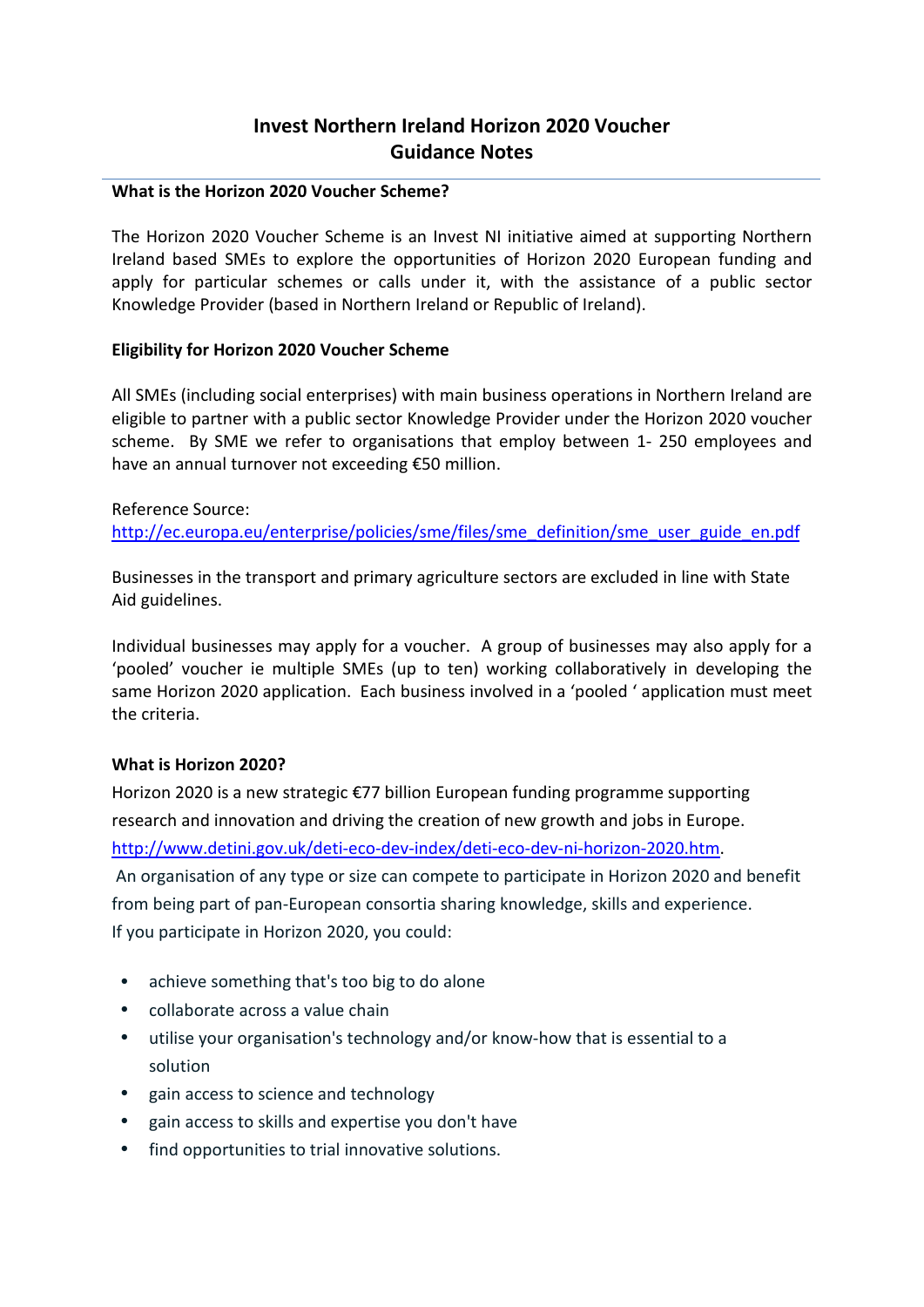Activity of this nature is particularly important as economic success increasingly depends on the capacity to compete at a global level.

# **Small and medium-sized enterprises (SMEs)**

Small and Medium-sized Enterprises are a key focus for Horizon 2020. At least 20% of the combined Horizon 2020 budget is dedicated to SME support. There is a new three-stage SME instrument available for single companies and collaborations, and a single set of rules with simplified and shorter procedures. Together with the Eurostars programme, this makes Horizon 2020 a good source of support for SMEs.

# **Can a company apply for more than one Horizon 2020 voucher?**

Businesses can apply for more than one Horizon 2020 voucher. However, only one application can be "live" and on-going at any point in time. A satisfactory final report must have been submitted from a previous Horizon 2020 voucher award and VAT paid prior to a new application for funds being submitted.

**The business must have identified and discussed the project with Invest NI and their chosen Knowledge Provider in advance of an application for a Horizon 2020 voucher.**

## **What is the value of the Horizon 2020 voucher?**

The award can be up to  $£4000$  ( $£5000$ ) for an individual programme of work towards an identified Horizon 2020 application to the European Commission.

'Pooled' projects may be awarded a voucher of up to £4000 per partner business to a maximum of ten vouchers.

It is anticipated that applications to the scheme will be submitted ideally around 6 months in advance of a Horizon 2020 European call closing date to ensure sufficient time to scope up the application and support the SME engagement during the period leading up to the call closing. The effectiveness of offering support for programmes of work over considerably shorter periods will be assessed on a case-by-case basis.

## **What costs are eligible?**

The Horizon 2020 voucher is used to allow businesses to engage the services of a public sector Knowledge Provider based in Northern Ireland or the Republic of Ireland. A full list of Knowledge Providers is available at www.investni.com/innovation.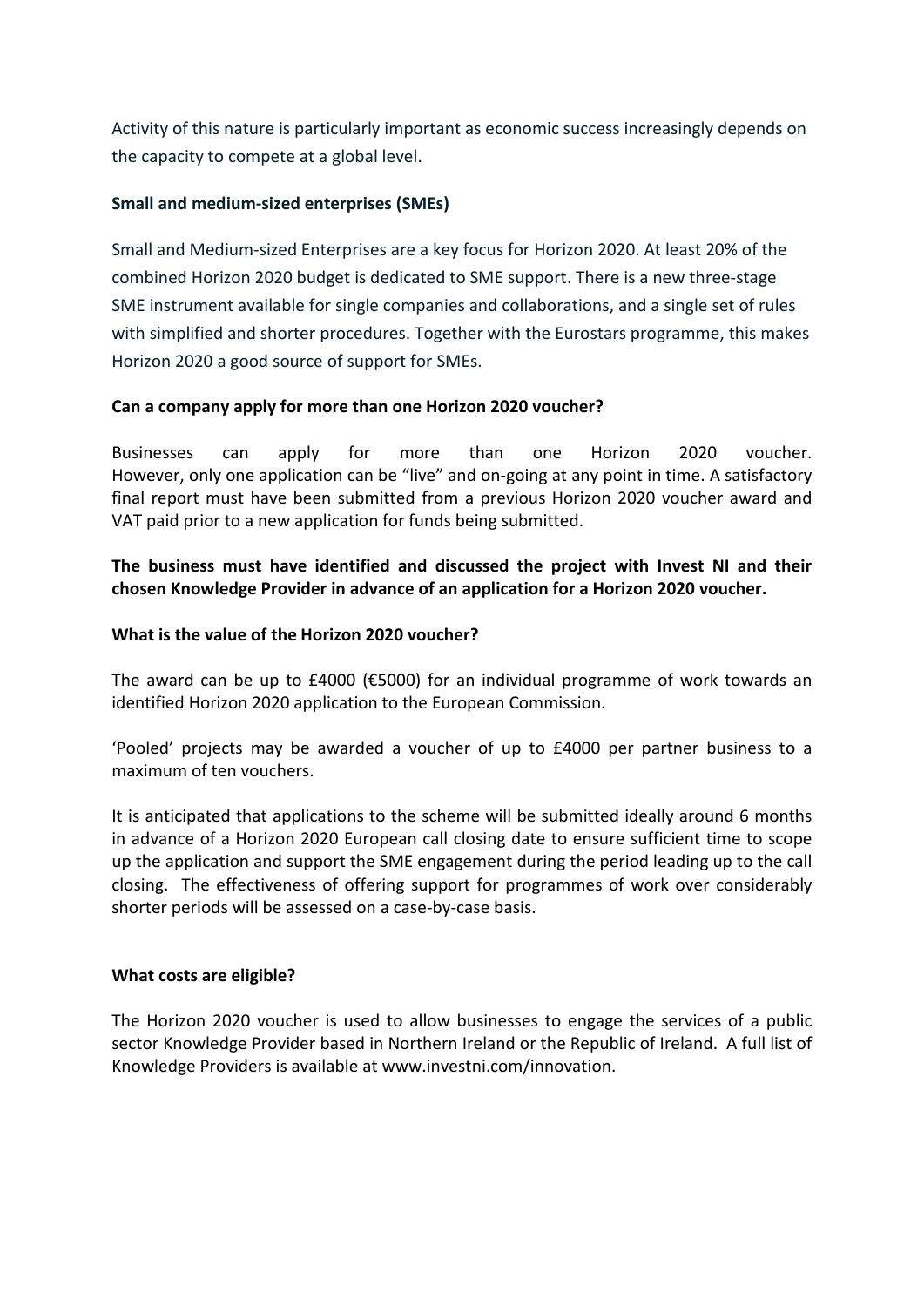Eligible costs include:

- Analysis of how similar companies have benefitted from participation in collaborative R&D programmes such as Framework Programme 7.
- Travel for the SME and Academic to attend European information days, brokerage events/training days directly related to the SME objectives, relevant discussions with European Commission officials or similar
- Support SME decision to proceed to next stage of proposal preparation by presentation of a range of possible roles for the SME within current Horizon 2020 work programmes. Consideration should be given to helping SME to understand; the rules of participation, implications in terms of budget, time scales to market, working collaboratively with transnational partners and Intellectual Property.
- Due diligence work to identify other collaborative partners e.g. other Knowledge Providers and companies
- Exploratory meetings for the SME and Knowledge Provider with partners in other European Countries to prepare the H2020 proposal
- Knowledge provider staff time to assist the drafting of SME inputs to Horizon 2020 proposal ensuring the evaluation criteria of S/T Quality, Impact and Implementation are addressed
- Knowledge provider Administrative time e.g. to arrange meetings, book flights, arrange accommodation etc.
- Travel and subsistence- this should be in line with the Knowledge provider's rules on travel and subsistence and booked/ paid for by the Knowledge Provider. Travel and accommodation may not normally exceed 30% of the voucher.

## **Note: The Knowledge Provider and the business will agree a project terms of reference (using the Invest NI Letter of Notification template) in advance, same to be approved by Invest NI before work commences.**

The following activities, as for the standard Innovation Vouchers, are not eligible for support in the Horizon 2020 Scheme:

- achieving compliance with statutory regulations or legislation
	- standard training
	- software purchases/basic software development
	- aid that would promote/subsidise the cost of exports
	- internships for students of knowledge institutions
	- general marketing/promotional activities
	- standard i-phone apps
	- general business development activity, e.g. business plans, economic appraisals, etc.
	- website development and online optimisation
	- activities that might be supported by other Invest NI mainstream support mechanisms

The Horizon 2020 voucher scheme should not be used to support:

• Third-party consultancy costs (In exceptional circumstances, with a justification and the prior approval of Invest NI up to 20% of the costs may be subcontracted by the Knowledge provider to source specialist expertise)